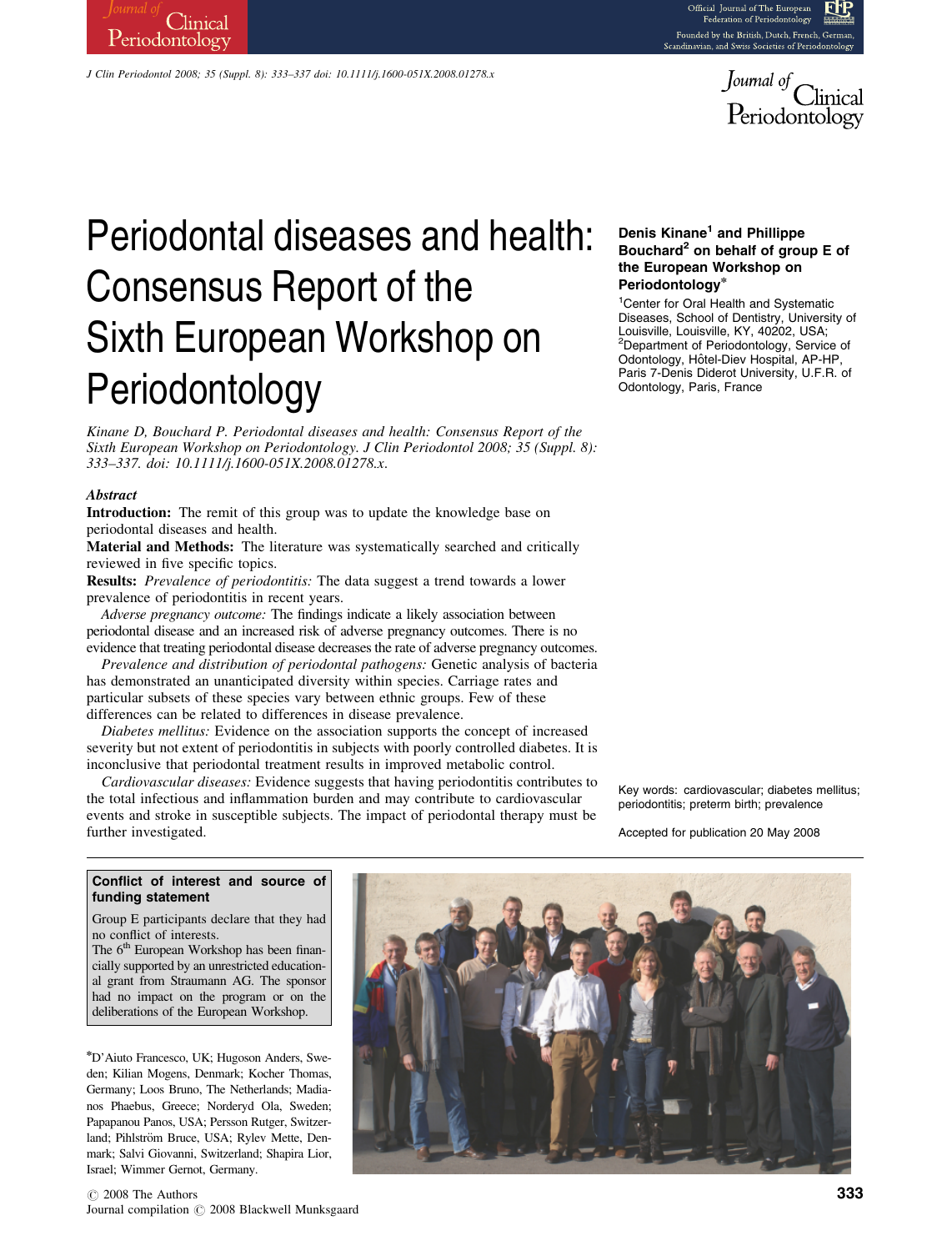The remit of this working group was to update the existing knowledge base on the impact of periodontal disease on health. Several published systematic reviews from the 4th EAP Workshop formed the starting point for this update, and in addition, specific innovations not covered in previous workshops were included. For this purpose, the literature was systematically searched and critically reviewed.

Five manuscripts were produced on specific topics identified as areas where advances in knowledge had been made in periodontal and general health and which were deemed to be potentially important in the future clinical practice.

- Has the prevalence of advanced periodontitis changed in Europe during the last 30 years?
- A critical assessment of adverse pregnancy outcome and perio dontal disease.
- Prevalence and distribution of major periodontal pathogens worldwide.
- Effects of diabetes mellitus on periodontal and peri-implant con ditions. Update on associations and risks.
- Cardiovascular and periodontal disease. An update on the associations and risks.

Although the purpose was to produce systematic reviews with meta-analyses in all five manuscripts, the paucity and heterogeneity of the available clinical research in some specific areas precluded this approach and favoured a more narrative approach.

Themes common to all of the reviewed topics emerged, which were deemed fundamentally important to the accurate interpretation of study design, outcomes, interpretations and future research. Among these we have identified the following.

Causal inference is established incrementally through a synthesis of data stemming from different types of studies. Epidemiologic studies (case–control, cross-sectional and prospective cohort studies) are usually the first to generate association data between putative risk factors (exposures) and adverse health outcomes. Initially observed univariate associations are subsequently examined in multivariate settings to adjust for potential confounders. Factors identified as independent exposures are examined in additional studies to dissect biologically plausible pathways by which these effects may be mediated. These studies may span a broad spectrum of approaches including in vitro studies, in vivo mechanistic experimental animal studies, human observational, prospective cohort studies and intervention trials focusing on specific biomarkers. Ultimately, randomized controlled clinical trials (RCTs) examine the effect of specific interventions (with respect to time point, mode of administration, intensity, etc.) on particular *clinical* outcomes or on validated and widely accepted surrogate markers.

Clinical trials with a statistically significant positive outcome are easy to interpret and indicate that the tested intervention is effective in favourably altering the adverse health outcome. If independently corroborated by additional clinical trials, their findings are interpreted as the ultimate proof that the exposure was causative of the condition. However, clinical trials with nonsignificant outcomes are far more difficult to interpret. In situations where there are wide confidence intervals, the direction of the effect cannot be determined with adequate precision, thus the findings are inconclusive.

Repeated, independently carried out, negative clinical trials may ultimately point to the conclusion that the particular adverse health outcome may not be positively modulated by means of the specific intervention. Still, these studies do NOT provide proof that there is a lack of a causal relationship between the exposure and the outcome. Interventions may fail to have an effect on the outcome under investigation due to a variety of reasons such as inappropriate timing, inability to alter the exposure to a sufficient extent and inadequate compliance.

RCTs are ideally suited to assess the effectiveness of the intervention on a disease outcome, change clinical practice, and to inform public health policy. They do not serve as a sole basis for determining causality.

# Has the Prevalence of Periodontitis Changed During the Last 30 Years? (Hugosson & Norderyd 2008) **Conclusions**

This paper reviews global trends in the change in prevalence of periodontitis over the last 30 years. The epidemiology of periodontal disease is briefly reviewed together with the current classification system and the clinical and radiographic

diagnostic methodology in periodontal disease. This review identifies the very limited number of studies that provide prevalence data over time, and this data is discussed in comparison with those stemming from a few corresponding studies from countries outside Europe. The data indicate a possible trend of a lower prevalence of periodontitis in recent years.

# Consensus statements

Limited data from selected populations in Europe and the US points to a decrease in the prevalence of periodontal diseases. These decreases are primarily in gingivitis and mild/moderate periodontitis. The single study that allows a comparison over time of the most severe forms of periodontitis demonstrates no change in prevalence. However, this observation is confounded primarily by tooth loss and a definitive statement on changes in prevalence of severe periodontitis over time is not possible.

# Implications for practice

Precise estimates of prevalence trends over time are essential for the determination of treatment needs, the identification of the determinants of change in prevalence, and subsequent cost-effectiveness analyses to appropriately allocate oral health care resources in order to achieve maximal benefit for the population.

# Implications for research

There is a need for additional studies using well-defined criteria that reflect extent and severity across the entire range of periodontal conditions, so that the trends in prevalence can be defined with precision. Assessment of periodontal status should incorporate an evaluation of dental status parallel to assessments of inflammatory periodontal conditions as well as a documentation of possible changes in established risk factors.

# A Critical Assessment of Adverse Pregnancy Outcome and Periodontal Disease (Wimmer & Pihlstöm 2008) **Conclusions**

Despite wide efforts in the areas of prevention, diagnosis and therapy, the incidence of preterm birth in most of the countries has not reduced. Infections are considered to be one of the important causes. Recently, oral infections have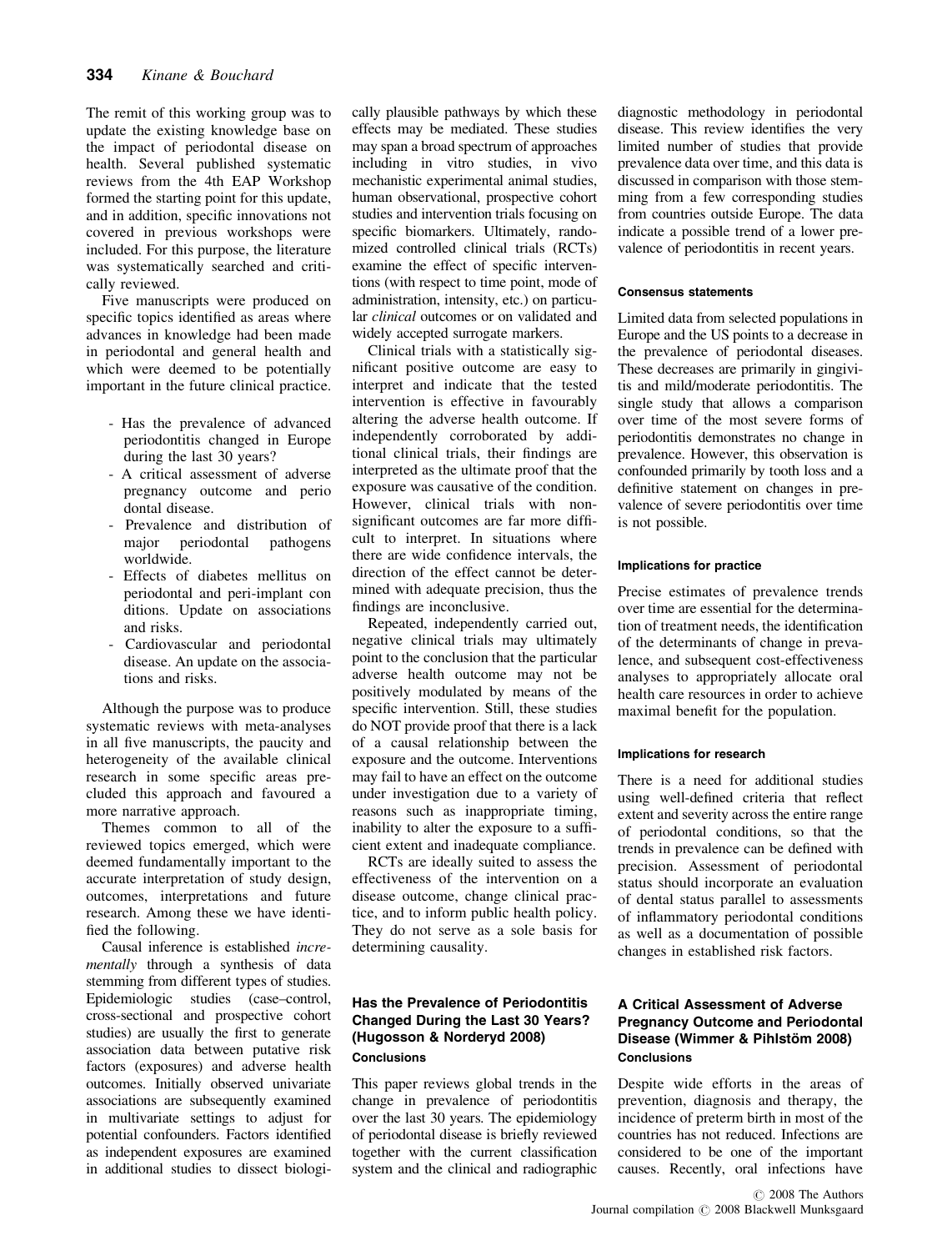attracted increasing interest. The objective was to review the evidence for the association and risks between preterm low birth weight deliveries and periodontal diseases as well as the impact of periodontal therapy on pregnancy outcomes. In order to identify studies for this topic, a search in computerized databases up to October 2007 was conducted. The search was limited to clinical human studies published in English. All levels of available evidence were included. There was a clear heterogeneity between the studies, concerning the definitions used for periodontal disease measurement and for adverse pregnancy outcomes. In many papers, there was a remarkable lack of adequate analysis for confounders, making it barely possible to draw any solid conclusions. Although the findings indicate a likely association between periodontal disease and an increased risk of adverse pregnancy outcomes, there is no conclusive evidence that treating periodontal disease improves the rate of positive birth outcomes. It is recommended that further studies including larger cohorts and interventional trials, which clearly define outcome and exposure measures and which adequately control for other confounders, be conducted.

## Consensus statements

In certain study samples, periodontal disease has been associated with adverse pregnancy outcome(s); this association has not been shown in other populations. There is considerable heterogeneity and inconsistency in periodontal disease exposure definitions among studies of periodontal disease and adverse pregnancy outcome(s). There is considerable heterogeneity in adverse pregnancy outcomes reported in studies of periodontal disease and adverse pregnancy outcome(s), for example: preterm birth, low birth weight, preterm birth and/or low birth weight, foetal growth restriction, stillbirth, preeclampsia, and late miscarriage.

There is no consistent evidence that treatment of periodontal disease improves pregnancy outcome(s) across populations.

#### Implications for practice

There is evidence that mechanical periodontal therapy administered in the second trimester is safe and does not have any adverse maternal or infant effects.

Existing evidence from a relatively small, single-centre RCT has shown no advantage in use of adjunctive antimicrobial periodontal therapy to reduce adverse pregnancy outcomes.

#### Implications for research

Future observational and intervention studies should clearly define adverse pregnancy outcomes. For example, preterm birth and low birth weight should not be combined into one outcome variable.

Future observational and intervention studies should clearly define periodontal disease exposure in terms of extent and severity of periodontal disease.

Large sample prospective cohort studies in various populations are needed in order to determine whether and which type of periodontal diseases may have a causative role in adverse pregnancy outcome(s) and whether this role varies among different populations.

If large, prospective cohort studies establish a temporal relationship between maternal periodontal disease before or during pregnancy and adverse pregnancy outcome(s), large sample, multi-centre RCTs will be needed to determine if appropriately timed and delivered periodontal interventions decrease adverse pregnancy outcome(s) in these populations.

## Prevalence and Distribution of Principal Periodontal Pathogens Worldwide (Rylev & Kilian 2008) **Conclusions**

Detailed genetic analysis of bacteria has demonstrated an unanticipated genetic diversity within species, which often reveals evolutionary lineages that are disproportionately associated with infection. There is evidence that some evolutionary lineages of bacteria have adapted to particular ethnic groups. This review analyses to what extent the observed differences in periodontal disease prevalence among ethnically or geographically distinct populations may be explained by restricted host adaptation of clones of principal periodontal pathogens. Carriage rates of several putative periodontal pathogens and particular subsets of these species vary between ethnic groups.

Few of these differences can, with the limited information available, be directly related to differences in periodontal disease prevalence. Asian populations are regularly colonized with Aggregatibacter actinomycetemcomitans serotype c with questionable pathogenic potential. Conversely, the JP2 clone of A. actinomycetemcomitans has enhanced virulence and causes significantly higher prevalence of aggressive periodontitis in adolescents whose descent can be traced back to the Mediterranean and western parts of Africa. Some genetically distinct types of Porphyromonas gingivalis are more associated with disease than others, but additional work is required to relate this to clinical differences.

Studies that take into account differences linked to the genetics of both patients and potential pathogens are likely to give better insight into the aetiology of periodontal diseases.

#### Consensus statements

Current evidence indicates that carriage rates of the periodontal pathogens A. actinomycetemcomitans and P. gingivalis vary between ethnic groups.

Some of these differences may be explained by differences in oral hygiene, local patterns of antibiotic usage and other environmental factors. Other differences seem to be related to host tropism resulting from long-term co-evolution rather than to differences in geography and limited dissemination. Few of these differences can, with the current information, be directly related to differences in periodontal disease prevalence. The only well-documented exception is the JP2 clone of A. actinomycetemcomitans, which has distinctly enhanced virulence and causes a significantly higher prevalence of aggressive periodontitis in adolescents whose descent can be traced back to the Mediterranean and western parts of Africa.

Comprehensive genetic studies of bacteria associated with humans reveal striking differences in the pathogenic potential of members of the same species. Recent information indicates that this applies to A. actinomycetemcomitans. There is strong evidence from longitudinal cohort studies that the highly toxic JP2 clone of A. actinomycetemcomitans has unique pathogenic potential and is associated with initiation of aggressive periodontal disease. Only individuals whose descent can be traced back to the Mediterranean and western parts of Africa are susceptible to infection with the JP2 clone, a fact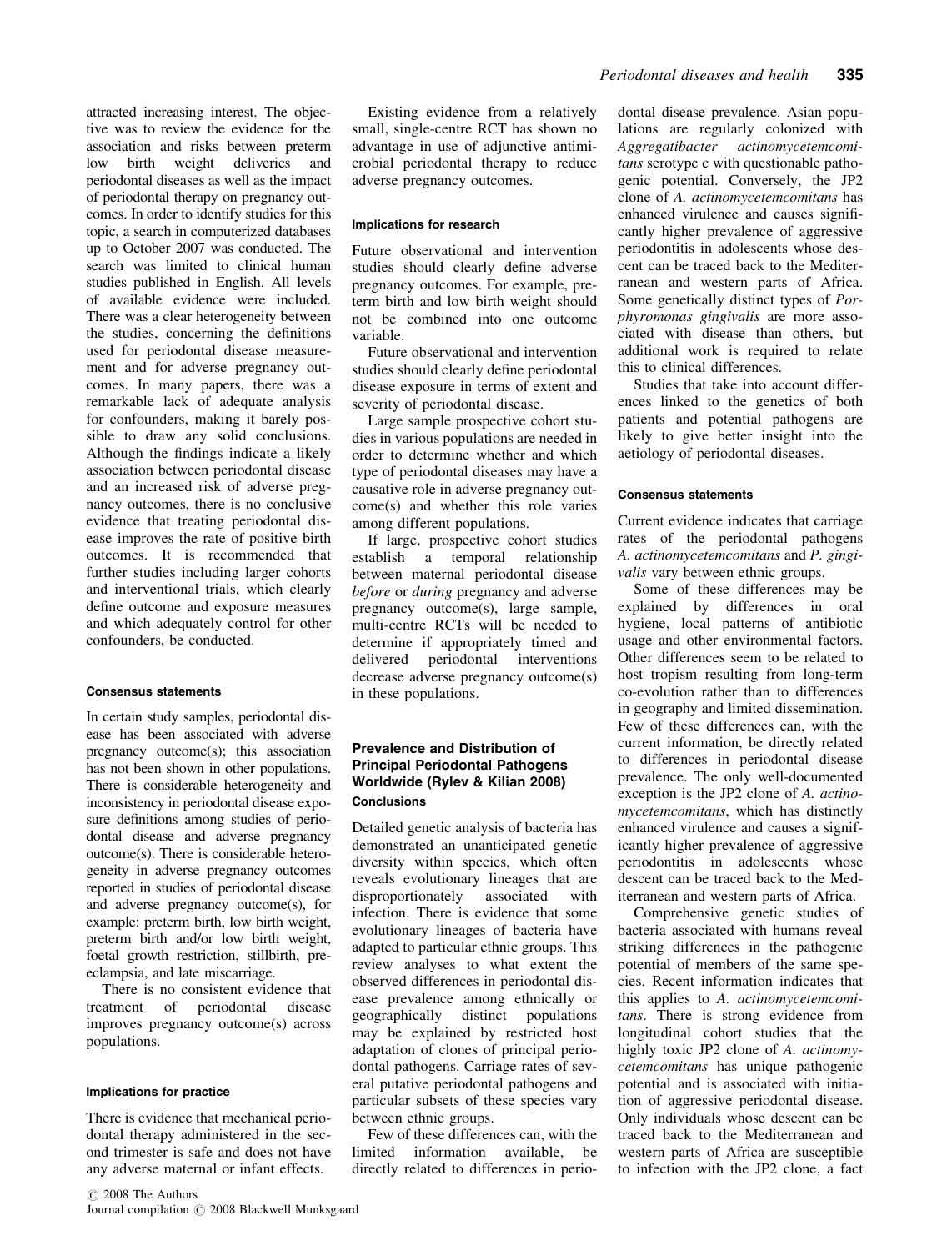that conceivably explains the observed high prevalence of aggressive periodontitis in African Americans, Arabs, Berbers and individuals of Northwest African descent, e.g. in Brazil.

Conversely, the high prevalence of A. actinomycetemcomitans serotype c in Asian populations without pronounced periodontitis suggests that at least in this population some members of this serotype are non-pathogenic. More detailed microbiological and prospective cohort studies are required to associate particular subsets of other bacteria with disease, health or particular ethnic groups.

## Implications for practice

Knowledge of this phenomenon may impact on the diagnosis and treatment of particular ethnic groups.

## Implications for research

As yet, we have no knowledge of the host determinants of this bacterial tropism. Intervention studies are needed to further assess the clinical effects of lowering the level or eliminating the JP2 clone through treatment. Although the JP2 clone confers high risk for aggressive periodontitis, some non-JP2 clones also confer risk and their contribution should be elucidated. In future, we should test for various clones and determine strategies for preventing aggressive periodontitis, e.g., eradication or other means.

## Effects of Diabetes Mellitus on Periodontal and Peri-Implant Conditions. Update on Associations and Risks (Salvi et al. 2008) **Conclusions**

Diabetes mellitus and periodontal disease represent common chronic diseases that may have reciprocal influence. The objective was to review the evidence for the association between diabetes and periodontal disease and the impact of periodontal therapy on diabetic status. A search of MEDLINE-PubMed was performed up to and including December 2007. The search was limited to clinical studies published in English. Publications on animal studies were excluded. The selection criteria included all levels of available evidence: systematic reviews, RCTs, controlled clinical trials, prospective and retrospective cohort studies and case reports.

Available evidence on the association between diabetes and periodontitis supports the concept of increased severity but not extent of periodontitis in subjects with poorly controlled diabetes. Subjects with controlled diabetes do not show an increase in the extent and severity of periodontitis. Studies have demonstrated that periodontitis is associated with poor metabolic control and diabetes-related complications. It is inconclusive that periodontal treatment results in improvements of metabolic control and of markers of systemic inflammation. No evidence is available that improvement of metabolic control in diabetic subjects results in improved periodontal conditions in diabetic subjects with periodontitis. Poorly controlled diabetes may be considered a risk factor for increased severity of periodontal disease. The effects of periodontal therapy on diabetic control and systemic inflammation are not proven beyond doubt and need to be confirmed in large-scale RCTs.

## Consensus statements

Diabetes and periodontitis represent common chronic diseases that may have reciprocal influence. Interpretation of the available literature is hampered by changing definitions of glycaemic control and the prevalence and management of both diseases.

In terms of diabetes influencing periodontitis, available evidence on the association between diabetes and periodontitis supports the concept of increased severity of periodontitis in subjects with diabetes. Periodontal disease in diabetes subjects is associated with age of onset, duration of diabetes, poor metabolic control and diabetesrelated complications. Subjects with controlled diabetes show periodontal conditions comparable to those of the general population. Non-surgical and surgical periodontal therapies are equally efficacious in diabetes subjects with good glycaemic control compared with non-diabetes subjects.

In terms of periodontitis influencing diabetes, subjects with type I and type II diabetes (Pima Indians) with severe periodontitis have more diabetic complications than diabetes subjects with no periodontitis. It is inconclusive whether periodontal treatment results in improvements in metabolic control and markers of systemic inflammation.

### Implications for practice

The clinician should be aware of the bidirectional relationship between diabetes and periodontal disease and its clinical ramifications for diagnosis and treatment.

There is evidence that opportunistic screening for type II diabetes is effective in the dental office, and thus oral care providers may play a role in the detection of undiagnosed diabetes.

## Implications for research

The effects of different modalities of periodontal therapy on glycaemic control need to be addressed in appropriately powered and designed intervention studies.

Additional studies should address the association of periodontitis with the metabolic syndrome (a precursor of type II diabetes) and with gestational diabetes.

The effects of diabetes on implant therapy and regenerative therapy should be addressed in appropriately powered and designed intervention studies.

# Cardiovascular and Periodontitis. Update on the Associations and Risk (Persson & Persson 2008)

#### **Conclusions**

Associations between periodontitis and cardiovascular diseases (CVDs) have been recognized. A literature review since the previous European Workshop on Periodontology has been conducted. The lack of reliable epidemiological data on disease prevalence makes it difficult to assess the associations and risks between periodontitis and CVD. Data based on meta-analysis have suggested odds ratios between 1.1 and 2.2. The impact of periodontitis on serum markers of inflammation such as CRP, interleukin-6, plasminogen factors, white blood cell counts, and on serum lipids, brachial artery flow rate, intima media thickness suggest that having periodontitis has a negative impact on such CVD surrogates. There is evidence that within 6 months following periodontal therapy, brachial artery flow rates improve. Following intensive periodontal therapy, however, serum highsensitivity CRP values increase, whereas brachial artery flow rate may temporarily decrease, suggesting that medical consults before periodontal treatment of subjects at high risk for